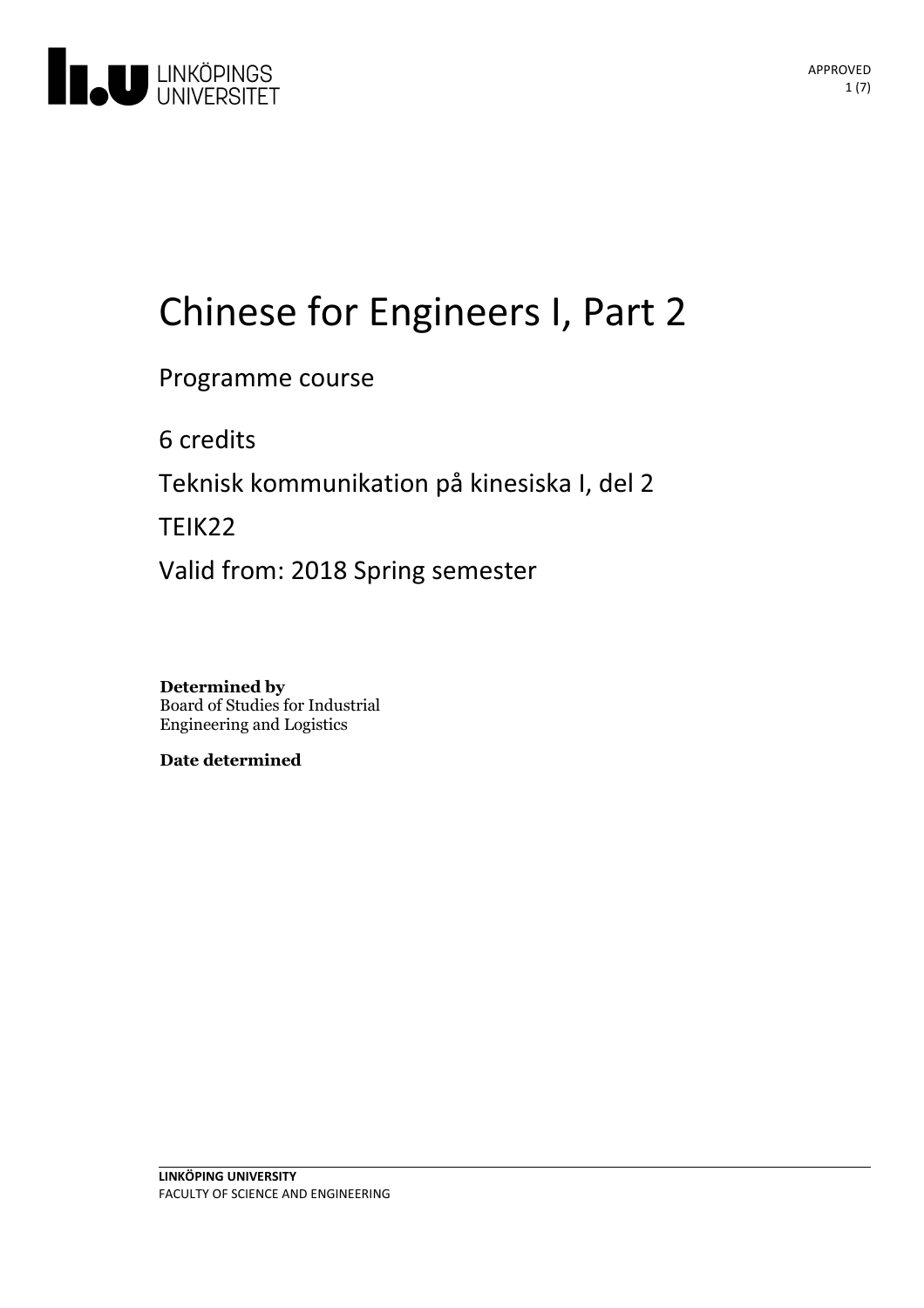# Main field of study

Language and Culture

Course level

First cycle

# Advancement level

 $G_1X$ 

# Course offered for

- Industrial Engineering and Management International, M Sc in Engineering
- Applied Physics and Electrical Engineering International, M Sc in Engineering

# Entry requirements

Note: Admission requirements for non-programme students usually also include admission requirements for the programme and threshold requirements for progression within the programme, or corresponding.

## Examination

| KTR2             | Oral examination    | 0.5 credits | U.G        |
|------------------|---------------------|-------------|------------|
| KTR1             | Oral examination    | 0.5 credits | U.G        |
| TEN2             | Written examination | 2.5 credits | U, 3, 4, 5 |
| TEN <sub>1</sub> | Written examination | 2.5 credits | U, 3, 4, 5 |

### Grades

Four-grade scale, LiU, U, 3, 4, 5

### Department

Institutionen för ekonomisk och industriell utveckling

# Director of Studies or equivalent

Johan Holtström

### Examiner Li Li Tunek

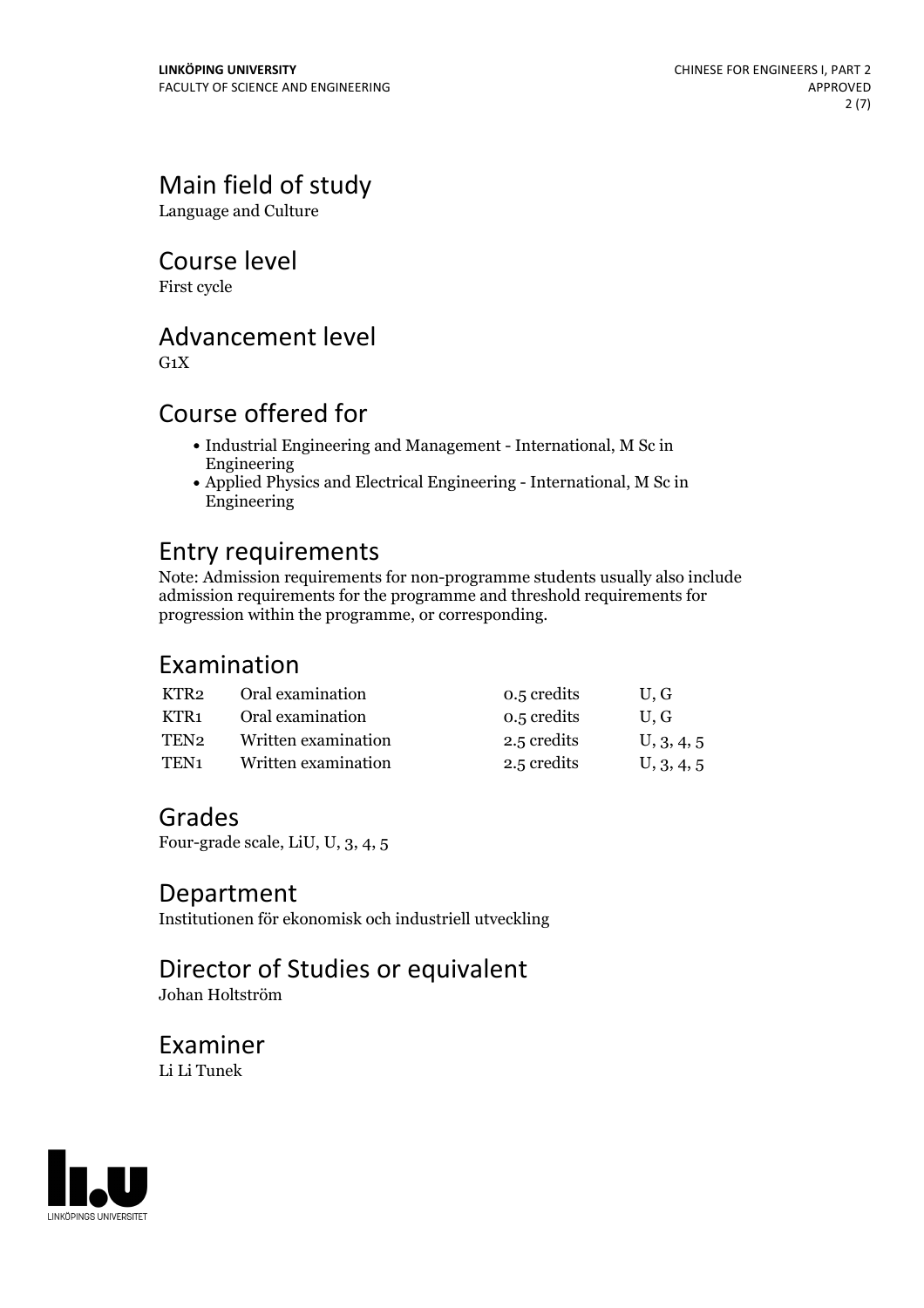# Education components

Preliminary scheduled hours: 48 h Recommended self-study hours: 112 h

# Course literature

Fastställs senare.

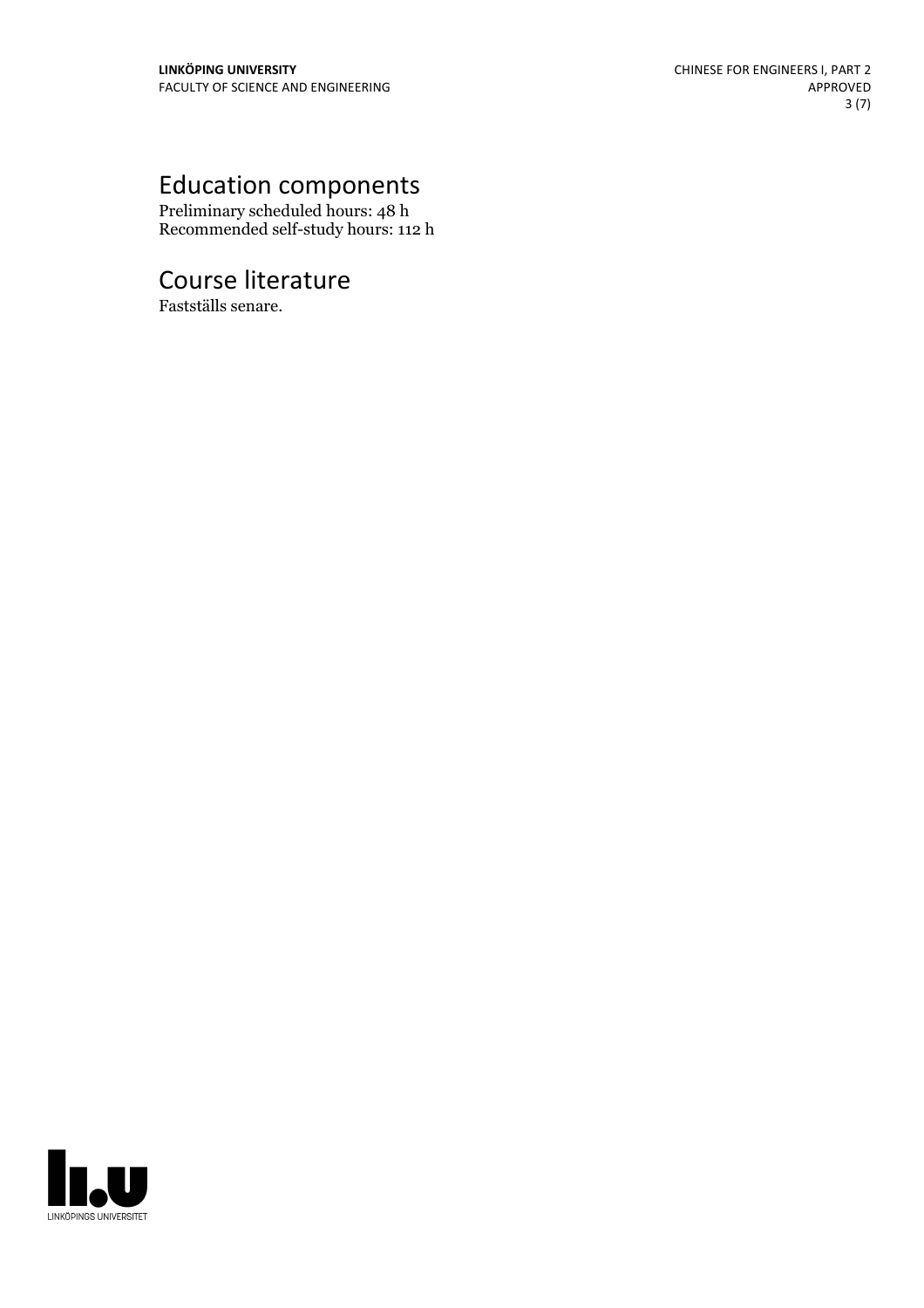# **Common rules**

### **Course syllabus**

A syllabus has been established for each course. The syllabus specifies the aim and contents of the course, and the prior knowledge that a student must have in order to be able to benefit from the course.

### **Timetabling**

Courses are timetabled after a decision has been made for this course concerning its assignment to a timetable module. A central timetable is not drawn up for courses with fewer than five participants. Most project courses do not have a central timetable.

### **Interrupting a course**

The vice-chancellor's decision concerning regulations for registration, deregistration and reporting results (Dnr LiU-2015-01241) states that interruptions in study are to be recorded in Ladok. Thus, all students who do not participate in a course for which they have registered must record the interruption, such that the registration on the course can be removed. Deregistration from <sup>a</sup> course is carried outusing <sup>a</sup> web-based form: www.lith.liu.se/for-studenter/kurskomplettering?l=sv.

### **Cancelled courses**

Courses with few participants (fewer than 10) may be cancelled or organised in a manner that differs from that stated in the course syllabus. The board of studies is to deliberate and decide whether a course is to be cancelled orchanged from the course syllabus.

### **Regulations relatingto examinations and examiners**

Details are given in a decision in the university's rule book: http://styrdokument.liu.se/Regelsamling/VisaBeslut/622678.

### **Forms of examination**

### **Examination**

Written and oral examinations are held at least three times a year: once immediately after the end of the course, once in August, and once (usually) in one of the re-examination periods. Examinations held at other times are to follow a decision of the board of studies.

Principles for examination scheduling for courses that follow the study periods:

courses given in VT1 are examined for the first time in March, with re-

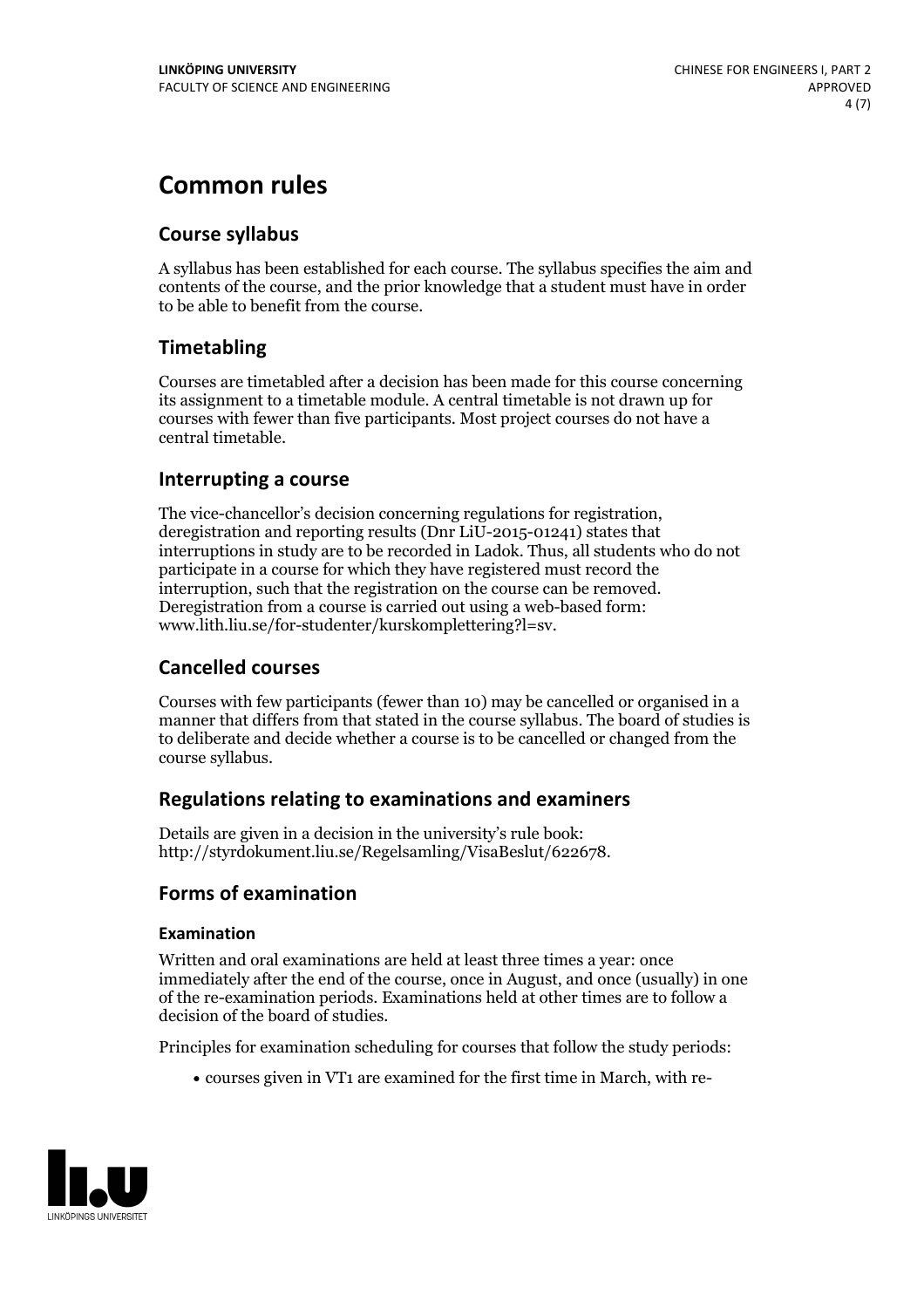examination in June and August

- courses given in VT2 are examined for the first time in May, with re-examination in August and October
- courses given in HT1 are examined for the first time in October, with re-examination in January and August
- courses given in HT2 are examined for the first time in January, with re-examination at Easter and in August.

The examination schedule is based on the structure of timetable modules, but there may be deviations from this, mainly in the case of courses that are studied and examined for several programmes and in lower grades (i.e. 1 and 2).

- Examinations for courses that the board of studies has decided are to be held in alternate years are held only three times during the year in which
- the course is given.<br>• Examinations for courses that are cancelled or rescheduled such that they are not given in one or several years are held three times during the year that immediately follows the course, with examination scheduling that corresponds to the scheduling that was in force before the course was cancelled or rescheduled.<br>• If teaching is no longer given for a course, three examination occurrences
- are held during the immediately subsequent year, while examinations are at the same time held for any replacement course that is given, or alternatively in association with other re-examination opportunities. Furthermore, an examination is held on one further occasion during the next subsequent year, unless the board of studies determines otherwise.<br>• If a course is given during several periods of the year (for programmes, or
- on different occasions for different programmes) the board orboards of studies determine together the scheduling and frequency of re-examination occasions.

#### **Registration for examination**

In order to take an examination, a student must register in advance at the Student Portal during the registration period, which opens 30 days before the date of the examination and closes 10 days before it. Candidates are informed of the location of the examination by email, four days in advance. Students who have not registered for an examination run the risk of being refused admittance to the examination, if space is not available.

Symbols used in the examination registration system:

- \*\* denotes that the examination is being given for the penultimate time.
- \* denotes that the examination is being given for the last time.

#### **Code of conduct for students during examinations**

Details are given in a decision in the university's rule book: http://styrdokument.liu.se/Regelsamling/VisaBeslut/622682.

#### **Retakes for higher grade**

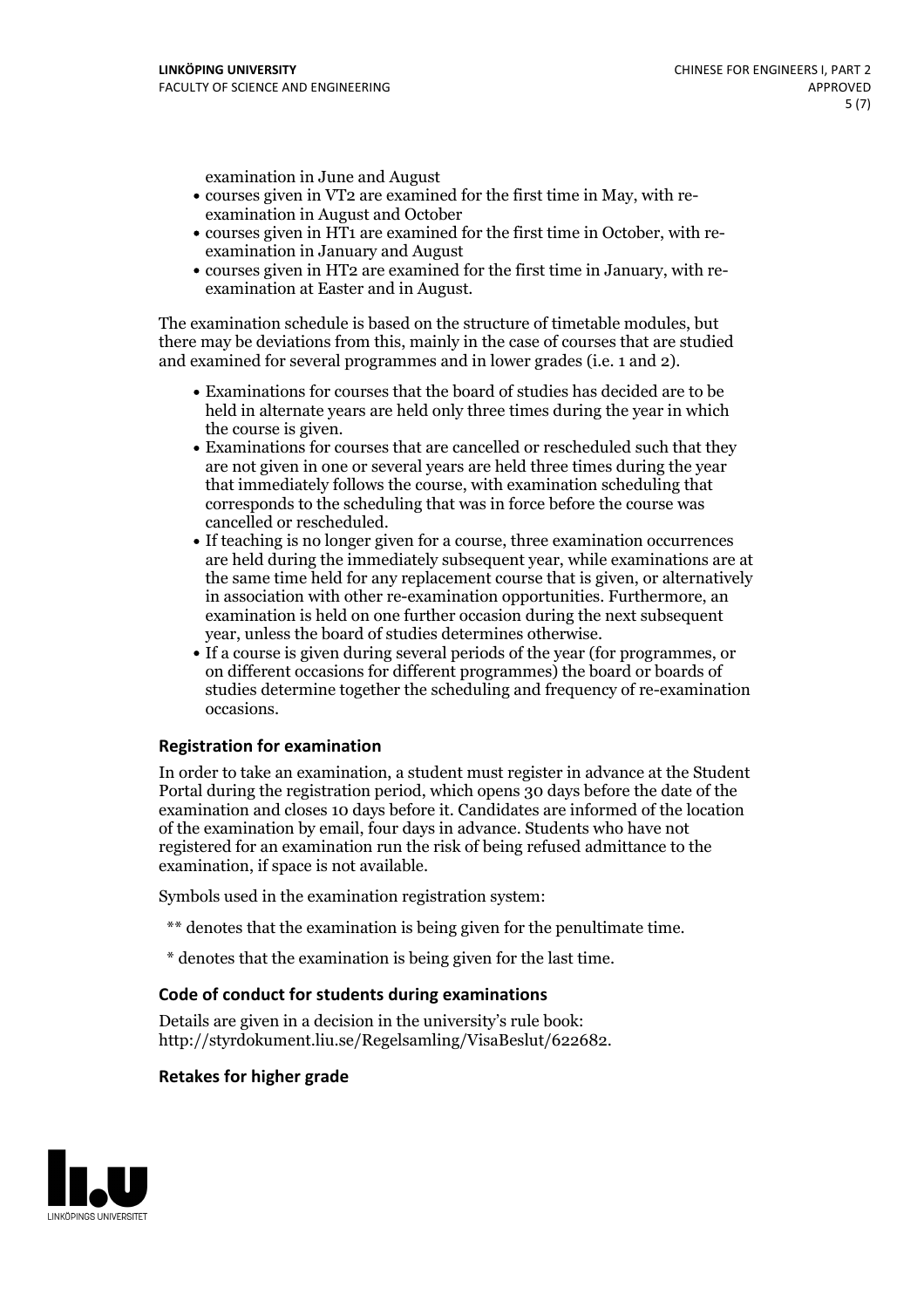Students at the Institute of Technology at LiU have the right to retake written examinations and computer-based examinations in an attempt to achieve a higher grade. This is valid for all examination components with code "TEN" and "DAT". The same right may not be exercised for other examination components, unless otherwise specified in the course syllabus.

#### **Retakes of other forms of examination**

Regulations concerning retakes of other forms of examination than written examinations and computer-based examinations are given in the LiU regulations for examinations and examiners, http://styrdokument.liu.se/Regelsamling/VisaBeslut/622678.

#### **Plagiarism**

For examinations that involve the writing of reports, in cases in which it can be assumed that the student has had access to other sources (such as during project work, writing essays, etc.), the material submitted must be prepared in accordance with principles for acceptable practice when referring to sources (references or quotations for which the source is specified) when the text, images, ideas, data, etc. of other people are used. It is also to be made clear whether the author has reused his or her own text, images, ideas, data, etc. from previous examinations.

A failure to specify such sources may be regarded as attempted deception during examination.

#### **Attempts to cheat**

In the event of <sup>a</sup> suspected attempt by <sup>a</sup> student to cheat during an examination, or when study performance is to be assessed as specified in Chapter <sup>10</sup> of the Higher Education Ordinance, the examiner is to report this to the disciplinary board of the university. Possible consequences for the student are suspension from study and a formal warning. More information is available at https://www.student.liu.se/studenttjanster/lagar-regler-rattigheter?l=sv.

#### **Grades**

The grades that are preferably to be used are Fail (U), Pass (3), Pass not without distinction  $(4)$  and Pass with distinction  $(5)$ . Courses under the auspices of the faculty board of the Faculty of Science and Engineering (Institute of Technology) are to be given special attention in this regard.

- 1. Grades U, 3, 4, 5 are to be awarded for courses that have written
- examinations. 2. Grades Fail (U) and Pass (G) may be awarded for courses with <sup>a</sup> large degree of practical components such as laboratory work, project work and group work.

#### **Examination components**

- 
- 1. Grades U, 3, 4, <sup>5</sup> are to be awarded for written examinations (TEN). 2. Grades Fail (U) and Pass (G) are to be used for undergraduate projects and other independent work.